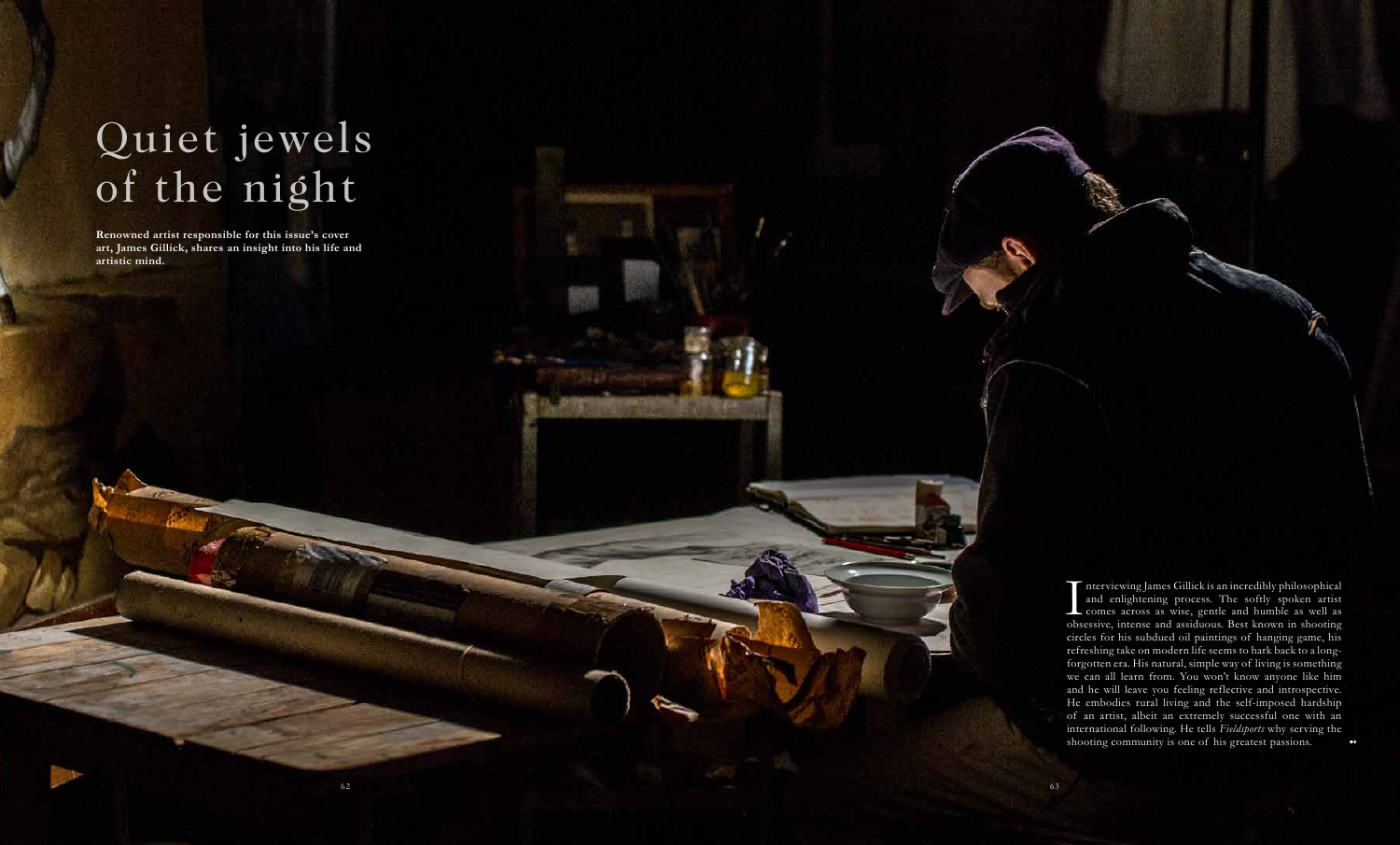

# **So, who is James Gillick?**

I am 47 years old and have been based in the Lincolnshire Wolds for two decades. Last year my wife and I bought a big, isolated and neglected Arts and Craft thatched house in the North Wolds. It is a restoration project that the whole family will be involved in (it is now finally watertight!). I am part of an enormous, artistic family. My great aunt Mary Gillick was a relief sculptor best known for the image of Elizabeth II used on all post-decimal UK and Empire coinage. My great uncle Ernest Gillick was a well-known sculptor who carved some of the figures on the façade of Marble Arch and the Victoria & Albert Museum. My cousin Liam Gillick was a Turner Prize nominee and is quite the big cheese in the arts. My twin brother Theo is also a celebrated sculptor. I have eight, home-schooled children – six sons and two daughters – ranging from four months to 21 years old, all of whom show artistic tendencies. I am married to my childhood sweetheart, Miriam who is a typically remarkable modern woman in the way she calmly manages a vast workload. She is my hero.

# **Tell us the story behind the 'Goodberry Partridge', the painting on the front cover of Fieldsports Journal.**

What's more, I have a very traditional view of what an artist's role is. I am not a gentleman or a landowner – I don't think my role is to join them in the field and I can't contribute meaningfully to the things that need to be discussed after the shooting is done! I am an observer and I commentate on what I have seen from a distance. I often wish I could join in as I think I have good eye-hand co-ordination, but that's just the way it is.

The painting belongs to Ben and Clare Goodberry, a couple based near London. They commissioned me to paint a brace of English partridge in 2015 after they saw a similar painting of woodcock owned by a colleague. Few people deliberately shoot grey partridge in the Wolds so these were sourced from a well-known Wolds game dealer, John Coppin. They were painted over two or three weeks using oils onto linen stretched over a panel. I always paint specimens from life, never frozen and defrosted as I find it wrecks their feathers and, defrosted, they are bit more lifeless, somehow. If it is a cold winter, we do eat the birds after I have finished – we like them quite 'blue' as it tenderises the meat and gives it character.

When I was young, I admired a 17th century Spanish painter named Velázquez. He is a painter's painter. I also identify with him because he had such a happy married life.

### **What involvement do you have with fieldsports? Do you shoot/hunt/fish?**

few people get to concentrate on just one thing as I do so why ruin the privilege?

I do not shoot, although my older children go beating and my daughter, Pia helps to rear birds for a lovely local shoot. The sporting and shooting season happens to be my busiest time of the year as I prepare for the summer exhibitions. Once or twice during the winter I will have to paint four days in a row without going to bed – adopting a repeating cycle of three hours work followed by 15 minutes sleep to get work done. And, ridiculously, I live for these Winter



moments; they make me feel invigorated.

# **Why hanging game?**

There are two. One is Sir David and Lady Kay Ord. They were one of my first-ever customers in 1995. He now has around 30 of my paintings. The second is Mr and Mrs Mike  $\rightarrow$ 

In the season, my wife has birds delivered in the feather to us all the time; it's the way the Wolds work. We currently have a brace each of mallard, snipe and partridge, rabbits and three of pheasant. I'll paint the snipe, mallard and partridge – the family will prepare the rest for the oven. In winter, gamebirds are part of our way of life and part of a rural cycle. People often ask me why I paint game that is hung by its feet rather than neck, as is done in real life. Artists have almost always depicted game in this way because it opens up the beauty of the wings and aesthetically, it can be quite grim to look upon a bird or mammal that is hung by its neck in a painting. I am using my artistic licence, I guess.

### **What or who are your influences?**

**Do you listen to anything while you work?** No; I paint in silence. I get consumed by my work. Very

# **Describe your studio.**

I have two studios – two big, unheated agricultural buildings. At home I have a huge, converted 1950s pig shed. My other studio is a converted lawnmower repair workshop in the centre of Louth. There is no seating, no radio, no carpet in either – just simple concrete floors. Both have northfacing skylights which let in the natural light I work by. They are quite dark and messy, but not unordered. Outside my home studio there are free-range chickens, a peacock and a beautiful sweeping view over the Wolds.

# **Do you have a dog?**

No, I have eight children instead!

# **What was the very first painting you sold?**

It was a simple still life – pears in a grey bowl with a grey jug. I like simple, natural things; it's where I find beauty.

### **Which painting are you most proud of ?**

That is a difficult one to answer. I would not continue to

paint if I had been satisfied by one painting. I try to create something perfect, pure and succinct every year. I am never fully satisfied.

### **Which modern day artists do you admire?**

I admire anyone turning in a good, sincere career. I don't care much for fashion as you may have guessed! 'Fashionable' paintings usually end up being put in a skip by the next generation.

# **Tell us about the painting process.**

Everything I use is handmade which is my biggest USP on the technical side. This includes the gessoed panel, my varnishes, mediums and the seven oil paint colours I use. I use a late 17th century technique that ensures the finished painting will last forever if it is cared for properly. I work a painting up in two layers – an underpainting and a final layer. I use two types of brush – sable rounds and hog hair long filberts which are shaped like upturned hazelnuts.

# **As an artist, what gives you most satisfaction?**

Satisfaction comes from serving a client really well. Praise doesn't rock my boat; completing a job well and delivering something beautiful does. I grew up with the motto *'cui servire regnare est'* – he who serves, reigns.

### **Who are your biggest collectors?**